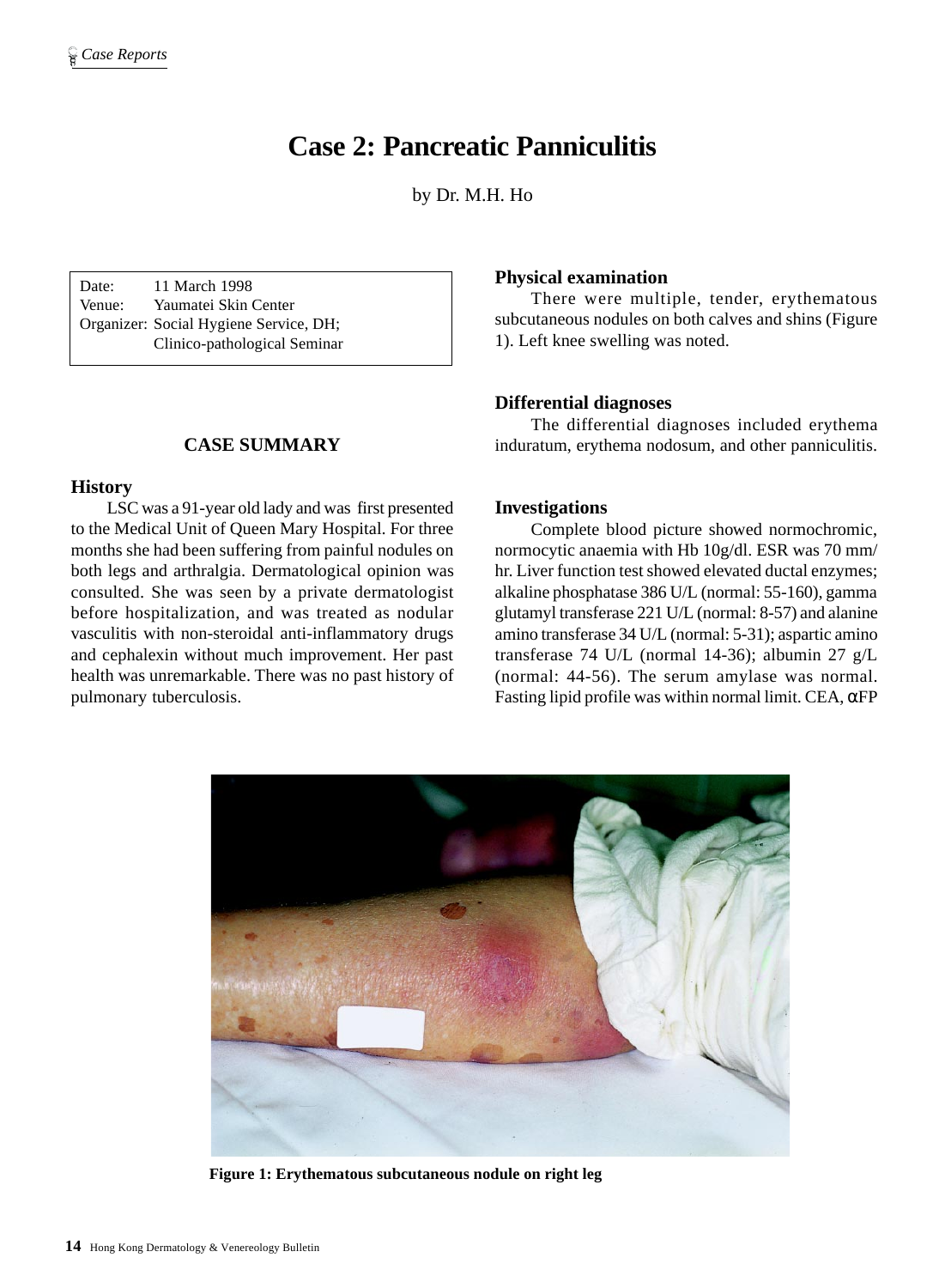were normal. CA19.9, a tumour marker specific for pancreatic carcinoma, was 46 U/ml (normal: 0-37). According to opinion of the gastroenterologist, the result was non-specific. In carcinoma of pancreas, the CA 19.9 level should be highly elevated, at least 100 U/ml.

Chest X-ray was normal. Abdominal X-ray did not show any pancreatic calcification.

Aspiration of the left knee was performed. The synovial fluid was very turbid with a total cell count of 15000 x 106/l. The cells composed of neutrophil 69%, lymphocyte 1% and mononuclear cell 30%. There were positive birefringent crystals consistent with calcium pyrophosphate. Gram stain was negative. The culture did not grow any organism.

Skin biopsy was performed on the right calf. It showed extensive lobular fat necrosis in the subcutis. Ghost fat cells and basophilic amorphous calcification were observed. The inflammatory infiltration consisted of lymphocytes, histiocytes, neutrophils and a significant number of eosinophils. There was no evidence of vasculitis. Immunofluorescent studies were negative. The diagnosis was lobular panniculitis and fat necrosis. The pattern was compatible with pancreatic panniculitis.

Ultrasonic examination of the abdomen showed that the liver was slightly enlarged. Multiple echogenic nodules were seen in both lobes of liver, compatible with multiple liver metastases. Biliary tree was not dilated. Gallbladder was unremarkable with no stone inside. Portal vein was patent with normal flow direction. Spleen was not enlarged. Pancreas appeared normal in the head and body region. The tail of pancreas was obscured. No obvious pancreatic mass lesion was seen. Both kidneys were unremarkable. Multiple hypoechoic nodules were seen at the para-aortic region, consistent with multiple para-aortic lymphadenopathy. The impression **was multiple liver metastases** and **para-aortic lymphadenopathy**.

### **Progress**

The patient was transferred to convalescent hospital. She subsequently died several weeks later. Post-mortem examination was refused by her relatives.

# **REVIEW ON PANCREATIC PANNICULITIS**

Pancreatic panniculitis is a rare complication of pancreatic diseases in which necrosis of fat occurs in the skin and other distant foci. It was first described by Chiari in 1883.<sup>1</sup> Not until 1947 was it first reported in the English literature by Szymandic and Bluefarb. They described the pathognomonic histopathologic findings of focal subcutaneous fat necrosis and 'ghostlike' cells.<sup>2</sup> The association of panniculitis with underlying pancreatic pathologic conditions, either pancreatitis or pancreatic carcinoma, varies from 80% - 100%.1 Other associations include islet cell carcinoma, abdominal trauma, pancreatic pseudocysts, and sulindac therapy.2

## **Clinical features:1, 2, 4**

There are tender, firm, erythematous subcutaneous nodules on the lower extremities. It can occur on thighs, buttocks, trunk, upper extremities and the scalp. They tend to appear in groups which become confluent and ulcerate, draining oily, odorless fluid. It is associated with polyarthropathy, usually involving the ankles. Polyserositis and intramedullary fat necrosis of bone can also happen. There may be peripheral eosinophilia. The serum amylase and/or lipase level are usually elevated.

The differential diagnoses should include all types of panniculitis such as erythema nodosum, erythema induratum, etc.

#### **Histology**

The histologic features are pathognomonic. The characteristic findings include the following:<sup>1, 2</sup> focal subcutaneous fat necrosis; ghost-like cell (which is a residual cell membrane of adipocytes partially digested by pancreatic enzymes with no nucleus); finely granular dystrophic calcification caused by saponification of free fatty acids released by enzymatic hydrolysis of adipocyte triglyceride.

Dahl PR et al studied 11 patients with pancreatic panniculitis.<sup>1</sup> They found that the histologic findings varied with the clinical stage and duration of the lesions.